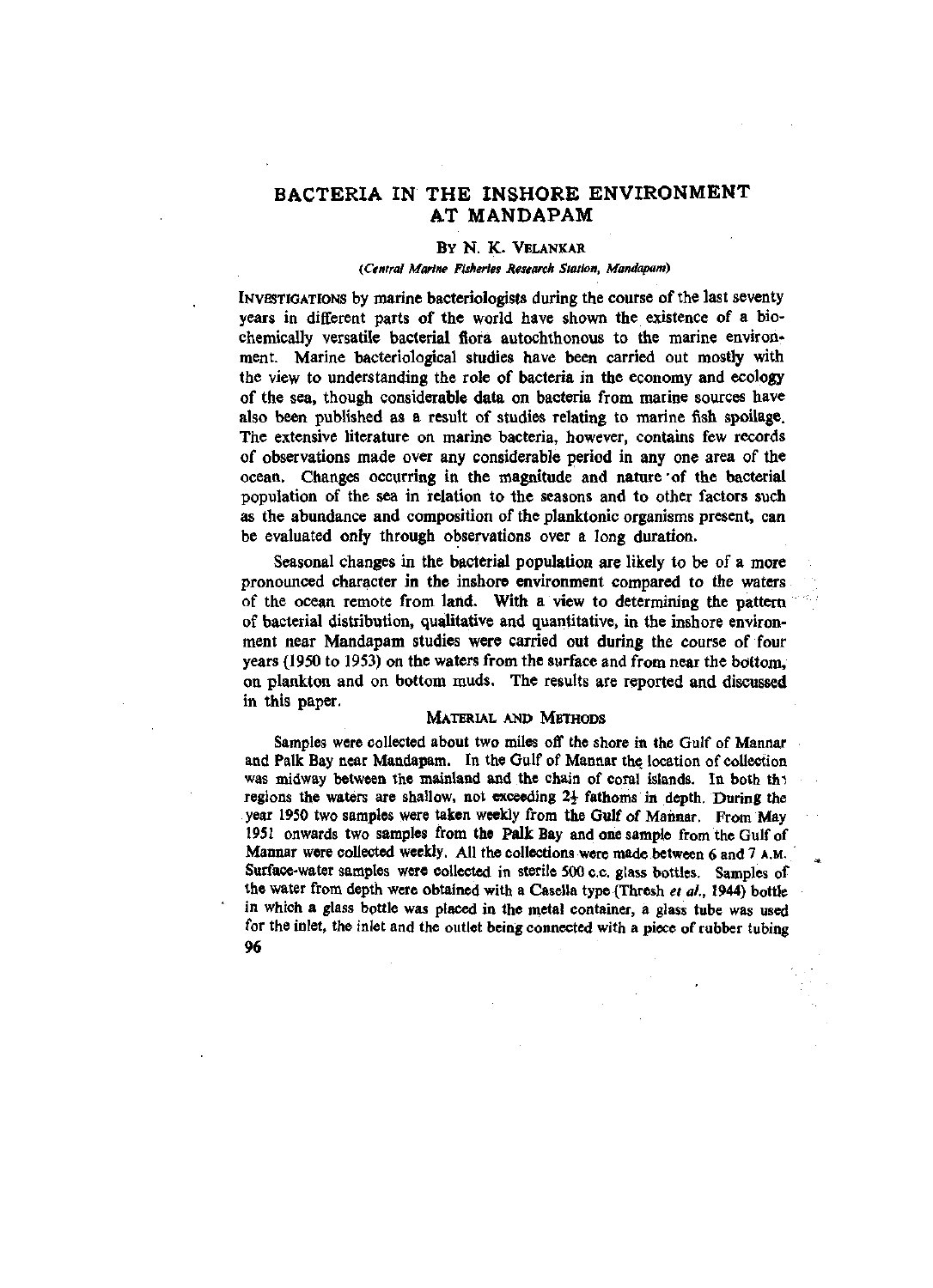

**Fio. 1. Bacterial population of sea-water during 1950 (Gulf of Mannar). Surface sample: Continuous line. Depth sample: Broken lines.** 



**:Fto. 2. Bacterial population of sea-water during 1951 (Gulf of Mannar). Surface water** Continuous line. Depth water: Broken line.

**7** 

 $\bar{z}$ 

 $\overline{a}$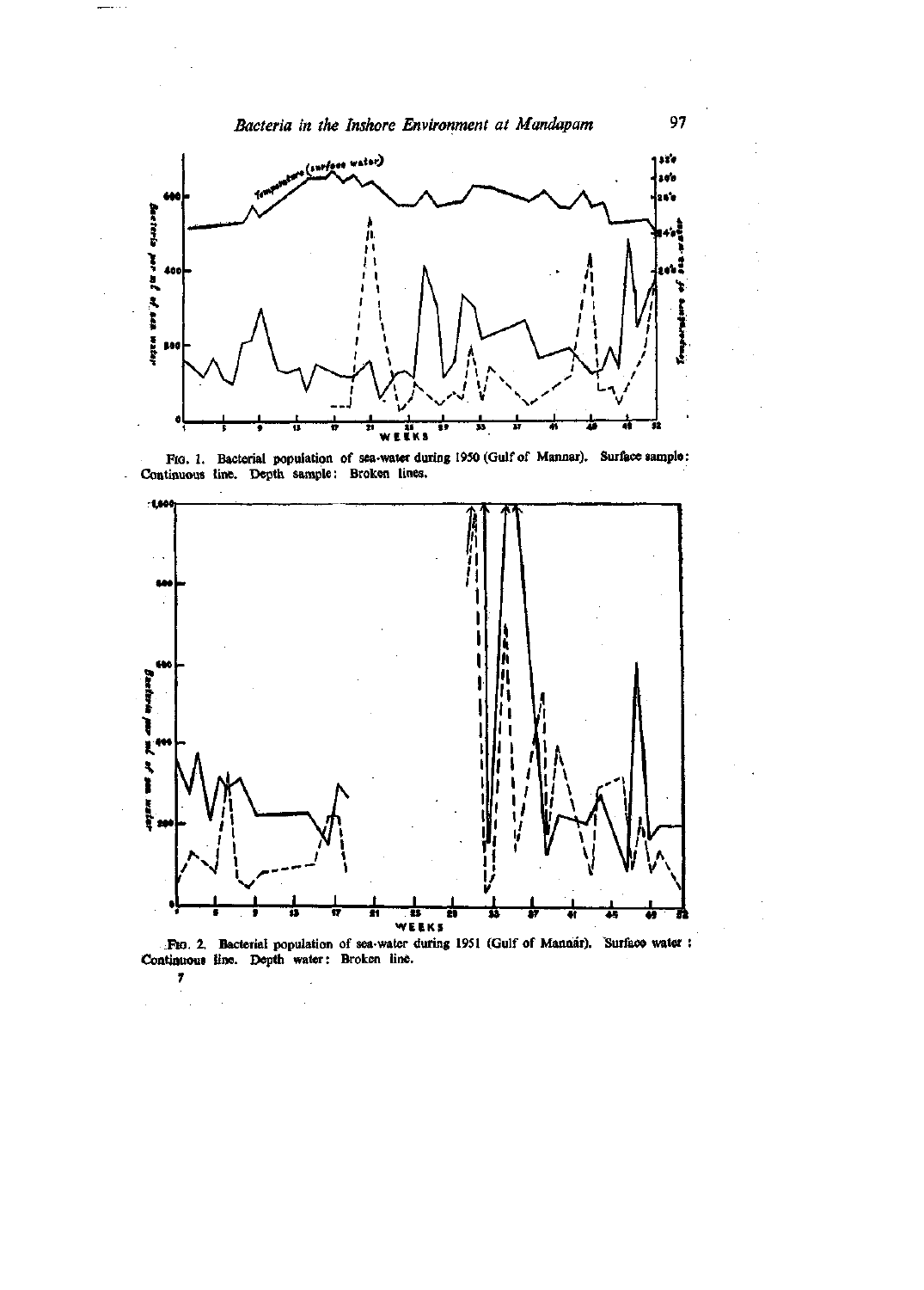

FIG. 3. Bacterial population of sea-water during 1952 (Gulf of Mannar). Surface water: Continuous line. Depth water: Broken line.

which could be removed with a jerk by an attached rope while sampling. The completely assembled apparatus was sterilised in the autoclave before use. This method of sampling was found satisfactory for these investigations. Plankton collections were made by fifteen minute surface hauls, using an organdie net, and the plankton was transferred to sterile 500 c.c. glass bottles for transportation to the laboratory. The time interval between collection of the samples and the plating for bacterial counts was reduced to the minimum as far as possible in order to minimise the chances of bacteria multiplying during the interval, particularly through presence of decaying material. Bottom mud samples were obtained with a Petersen type grab. Mud collections were made once weekly, mostly from the Palk Bay,

Bacteria in the samples were enumerated by plate counts on sea-water agar ("Medium 2216" Zobell, 1946), Autoclaved sea-water was used for making suitable dilutions in the case of the mud and plankton samples. Colonies were counted after one week's incubation at room temperature. Inoculations of su"table dilutions of the samples into standard selective media were made for demonstrating the physiological groups of bacteria.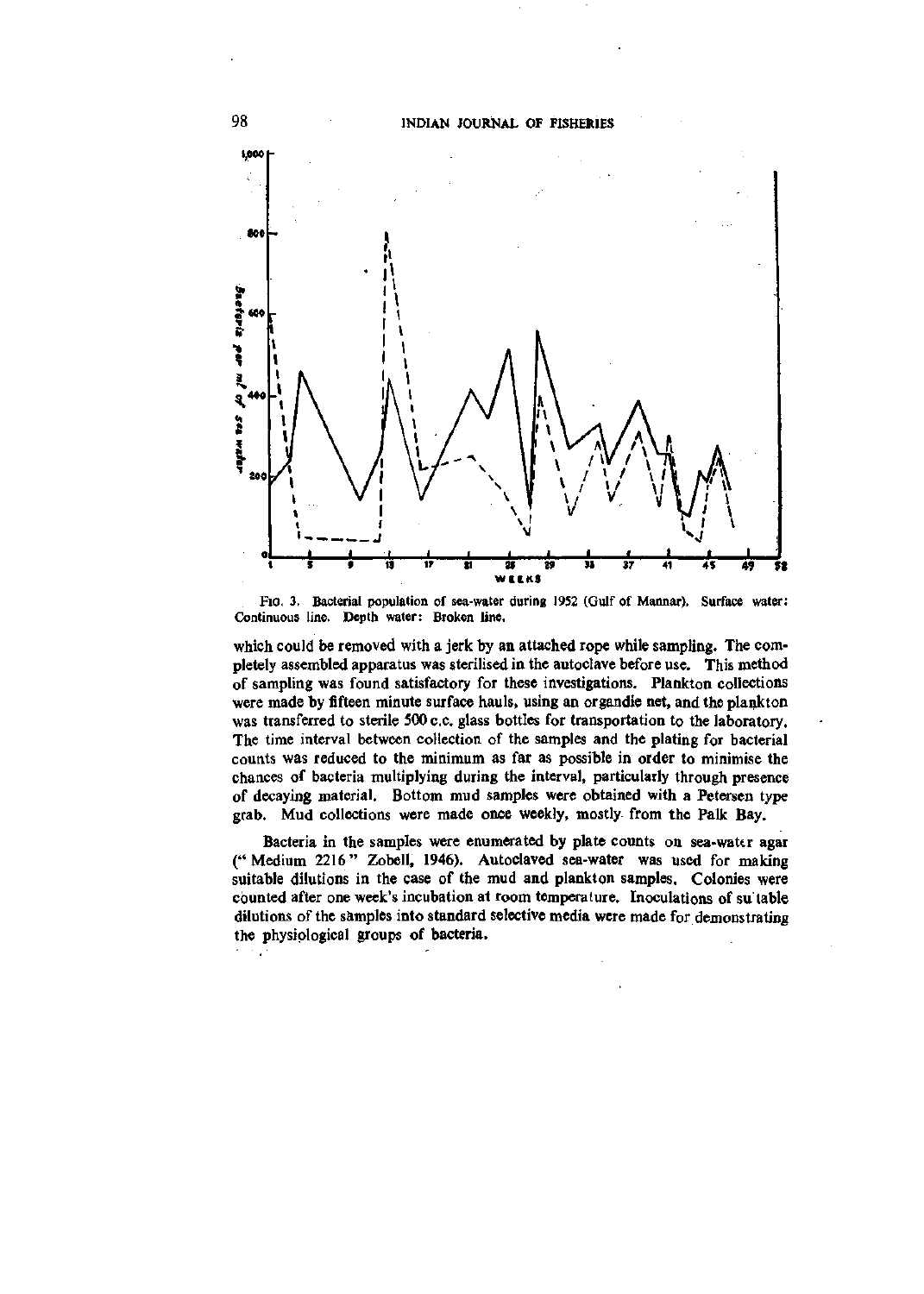#### RESULTS

The surface bacterial population in the Gulf of Mannar remained generally between 200 and 300 per ml., varying from less than a hundred to 850 per ml. Excepting in a very few samples the bacterial population did not fluctuate to any large extent. During the year 1950 the bacteria were less numerous than during the succeeding two years. Though no well-defined seasonal cycles are observed, the trends in the changes in the surface bacterial population in the three years appear to be similar (Figs. 1-3).

The population of the water from near the bottom was usually less than the surface population, the former being often below 100 -per ml. The bacterial count of the surface and depth samples often differed considerably. In general the changes in the depth population paralleled those in the surface-water. Qualitatively the bacteria in the depth samples often differed to some extent from the surface flora (see following).

The distribution of bacteria in the Palk Bay is shown in Figs. 4 and 5. During the year 1951 the population changes show trends similar to those in the Gulf of Mannar, but during 1952 the distribution showed no definite pattern.

The monthly average bacterial count per ml. of sea-water varies within a very limited range (Table I) indicating the existence of a fairly constant level of population in the inshore waters.

Bacterial population in association with plankton was of the order of 100 to 1,000 times that in the unstrained sea-water (Tables I and II). Considering individual samples, the bacterial count was generally high when phytoplankton, particularly diatoms, was abundant; in samples consisting almost entirely of zooplankton, bacteria were less numerous; when the total bulk of plankton was low the bacterial count was also low (Table III). The bacterial count of plankton samples was low during the months of January and February (Tables I and II) and during these months zooplankton was predominant both in the Gulf of Mannar and in the Palk Bay.

Aerobic bacterial counts of the muds varied from a few thousands to over a million per g. (wet basis). The mud, which was of a coarse character, had a moisture content varying from 27 to 33%. The bacterial count of the muds was generally lower during 1952 than during 1951 (Table lY).

Anaerobic counts employing the Sprays dish technique were also made on some of the mud samples. The anaerobic count was often lower than the corresponding aerobic count.

2010年11月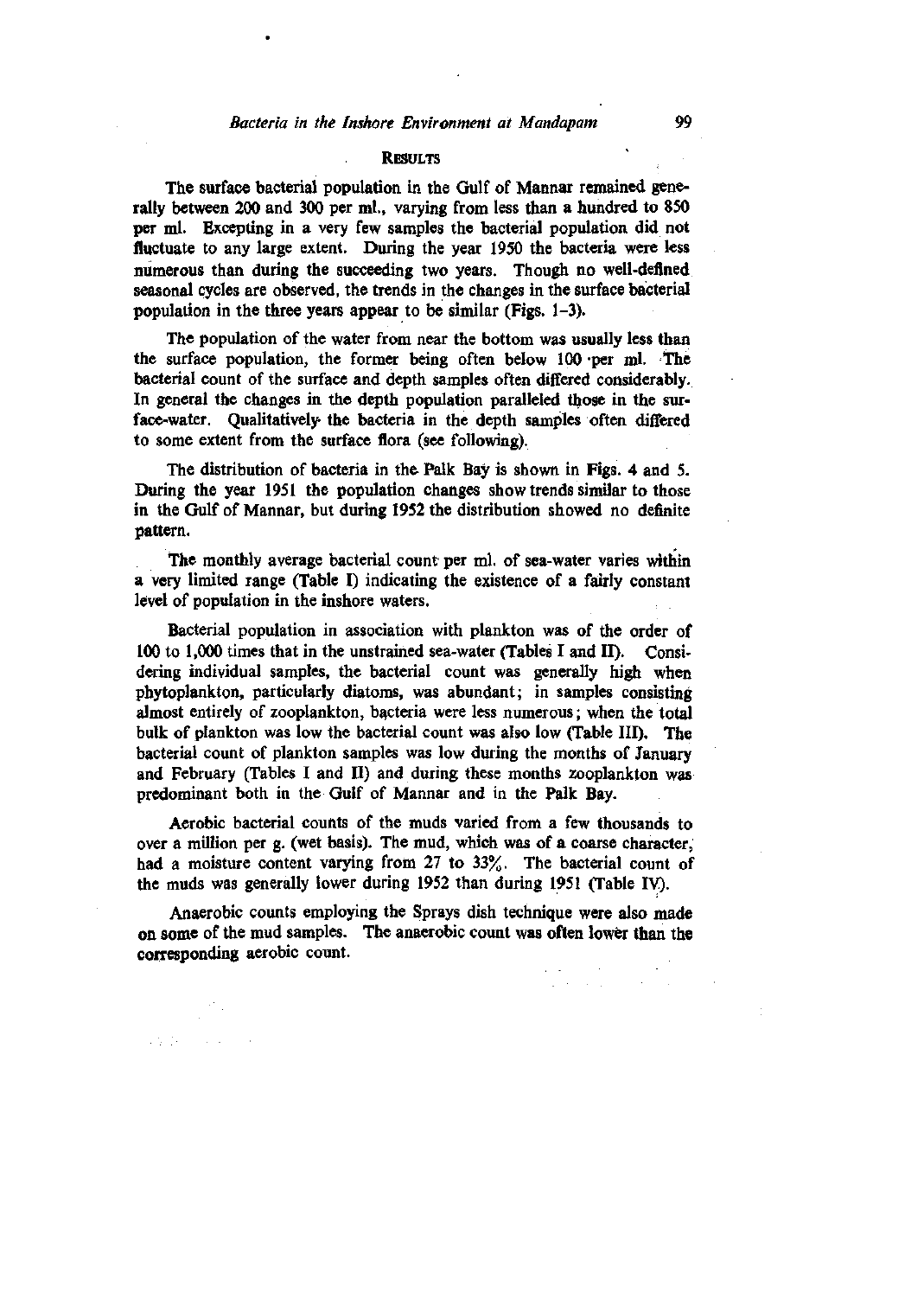

**FIG. 4. Bacterial population of sea-water during 1951 (Palk Bay), tinuous line. Depth sample: Broken line. Surface sample: Con-**



**FIO. 5. Duous line. Bacterial population of sea-water during 1952 (Palk Bay). Surface sample Depth sample: Broken line. Conti-**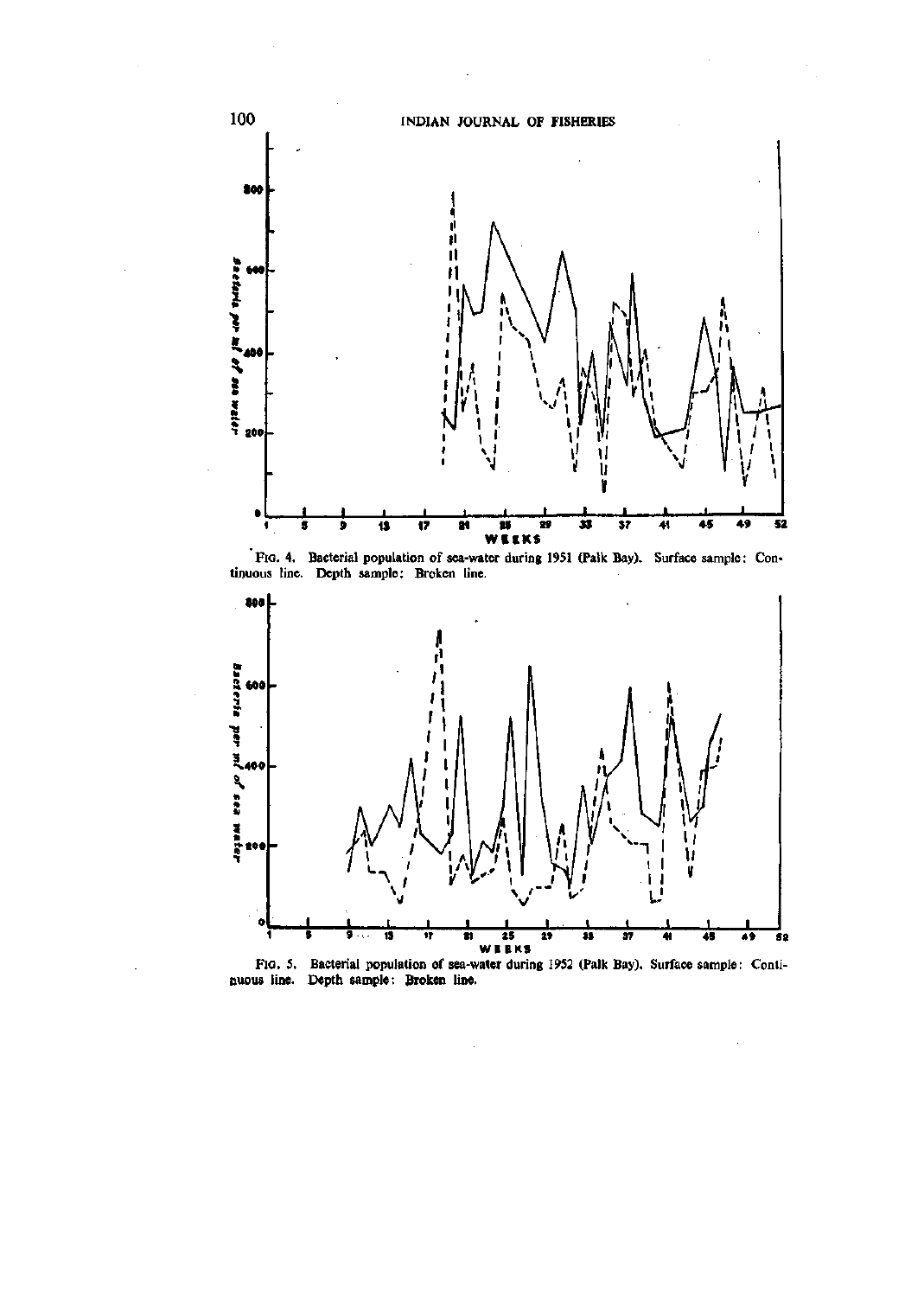| н<br>× |  |
|--------|--|
|--------|--|

 $\pm$ 

 $\mathcal{L}(\mathcal{A})$  and  $\mathcal{L}(\mathcal{A})$ 

 $\sim 10^7$ 

 $\sim$ 

 $\mathcal{A}^{\pm}$ 

 $\sim 10^{11}$ 

# *Monthly Average Bacteria per ml. of Surface and Depth Water Samples, and per ml. of Plankton (Gulf of Mannar)*

| Month       |                      | 1950    |                      |                                        | 1951             |           | 1952                           |         | Average count for the different<br>months during the three years |                                 |         |       |                                |
|-------------|----------------------|---------|----------------------|----------------------------------------|------------------|-----------|--------------------------------|---------|------------------------------------------------------------------|---------------------------------|---------|-------|--------------------------------|
|             |                      | Surface | Depth                | <b>Plankton</b><br>(in thou-<br>sands) | Surface          | Depth     | Plankton<br>in thou-<br>sands) | Surface | Depth                                                            | Plankton<br>(in thou-<br>sands) | Surface | Depth | Plankton<br>in thou-<br>sands) |
| January     | ۵ś                   | 132     |                      | $58 - 0$                               | 243              | 74        | $111 - 0$                      | 298     | 291                                                              | 78.0                            | 224     | 183   | 82.0                           |
| February    | $\ddot{\phantom{1}}$ | 157     | $\ddot{\phantom{0}}$ | $34 - 0$                               | 271              | 119       | 60.0                           |         | $\ddot{\phantom{a}}$                                             | $\cdots$                        | 214     | 119   | $42 - 9$                       |
| March       | ا •                  | 169     |                      | 42.3                                   |                  |           | $\bullet$                      | 278     | 289                                                              | 112.0                           | 149     | 289   | $77 - 0$                       |
| April       | $\bullet$            | 107     | 164                  | 148.0                                  | 235              | 146       | 142.0                          | 133     | 212                                                              | $70 - 0$                        | 158     | 176   | $120 - 0$                      |
| May         | ٠.                   | 141     | 351                  | 58-0                                   | $\bullet\bullet$ | $\bullet$ | $\bullet\bullet$               | 412     | 252                                                              | $150 - 0$                       | 276     | 302   | $104 - 0$                      |
| <b>lune</b> | $\ddot{\phantom{0}}$ | 106     | 100                  | 40.0                                   |                  | $\bullet$ |                                | 402     | 155                                                              | $201 - 5$                       | 254     | 128   | $121 - 0$                      |
| July        | Ļ.                   | 257     | 53                   | $30 - 0$                               | 861              | 880       | $139 - 5$                      | 307     | 176                                                              | $67 - 6$                        | 475     | 370   | $79 - 0$                       |
| August      |                      | 296     | 92                   | $83 - 0$                               | 848              | 260       | 59.0                           | 262     | 201                                                              | $189 - 0$                       | 469     | 184   | $110 - 0$                      |
| September   | $\bullet$ $\bullet$  | 216     | 106                  | $95 - 0$                               | 240              | 350       | $86 - 5$                       | 372     | 306                                                              | $121 - 0$                       | 276     | 254   | $100 - 0$                      |
| October     | $\bullet$            | 191     | 116                  | $15 - 6$                               | 273              | 460       | 196-0                          | 172     | 143                                                              | $172 - 5$                       | 212     | 240   | 128.0                          |
| November    | $\bullet$ $\bullet$  | 166     | 111                  | 41.0                                   | 247              | 183       | $133 - 0$                      | 199     | 119                                                              | $171 - 0$                       | 204     | 137   | $118 - 0$                      |
| December    | $\bullet$            | 356     | 209                  | $73 - 0$                               | 180              | 79        | $79 - 0$                       | 239     | 217                                                              | 159.0                           | 258     | 166   | 104.0                          |

 $\overline{a}$  $\bar{z}$ 

ó,

 $\sim$ 

 $\sim 100$  km  $^{-2}$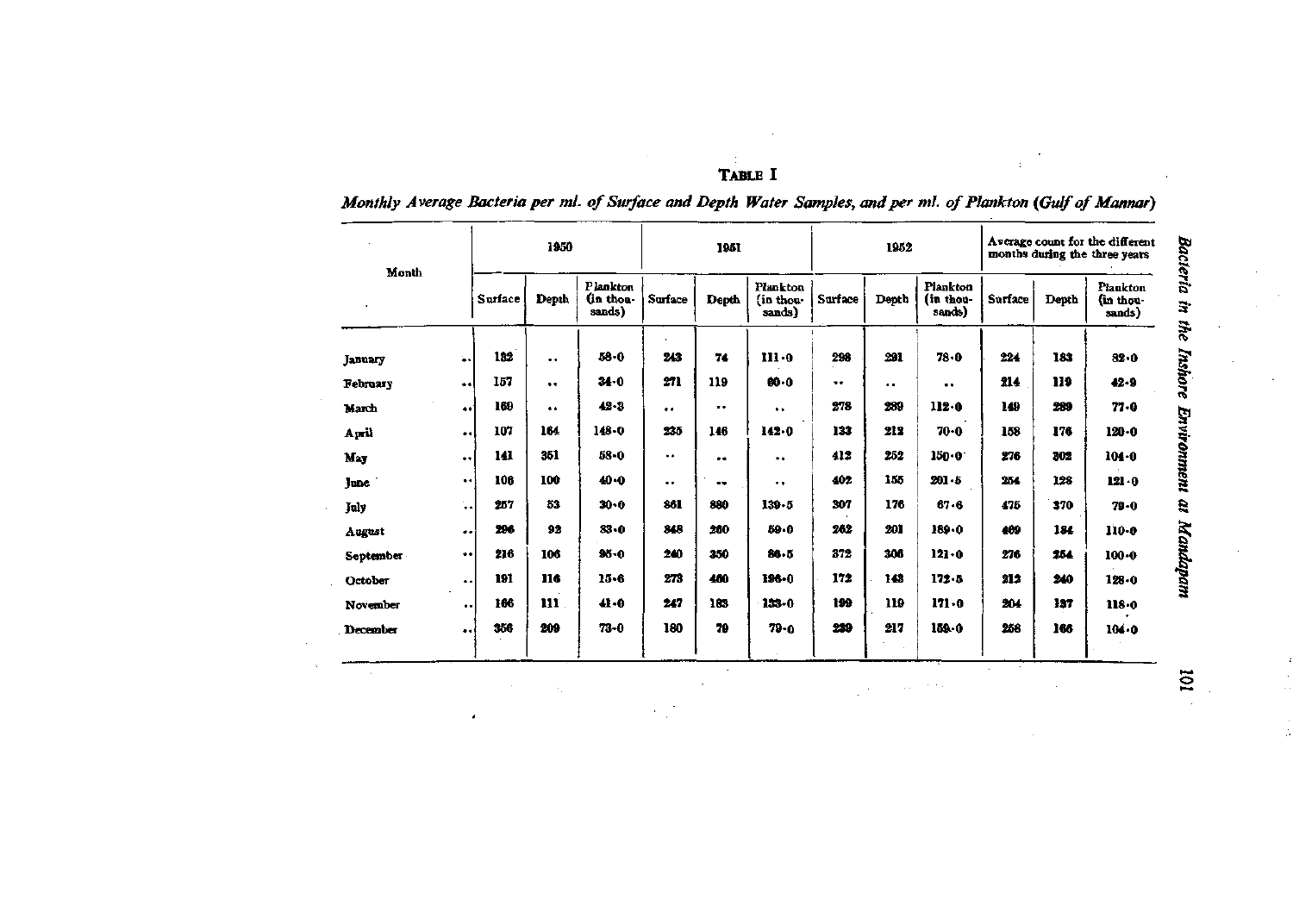## 102 **INDIAN JOURNAL OF FISHERIES**

### TABLE II

| Month          |              |                      | Surface-water<br>per ml. | Deep water<br>per ml. | Plankton (in thousands<br>per ml.) |  |
|----------------|--------------|----------------------|--------------------------|-----------------------|------------------------------------|--|
| May            | 1951         | . .                  | 384                      | 366                   | 119.0                              |  |
| June           | ,,           | μ.                   | 621                      | 385                   | 224.0                              |  |
| July           | si.          | $\ddot{\phantom{0}}$ | 509                      | 298                   | 200.0                              |  |
| August         | ,,           | ٠.                   | 362                      | 284                   | 199.0                              |  |
| September      | ,,           | $\ddot{\phantom{0}}$ | 342                      | 404                   | 67.4                               |  |
| October        | $^{\ast}$    | ٠.                   | 275                      | 224                   | $397 - 0$                          |  |
| November       | $^{\bullet}$ | $\ddot{\phantom{1}}$ | 315                      | 326                   | 61.2                               |  |
| December       | ,,           | $\ddot{\phantom{1}}$ | 220                      | 216                   | 104.0                              |  |
| <b>January</b> | 1952         |                      | 338                      | 100                   | 10.2                               |  |
| February       | 99           | $\ddot{\phantom{1}}$ |                          | No samples            |                                    |  |
| March          | ,,           | . .                  | 223                      | 134                   | 55.6                               |  |
| April          | ٠,           | . .                  | 280                      | 178                   | $650 - 0$                          |  |
| May            | ,,           | $\ddot{\phantom{1}}$ | 235                      | 196                   | 570.0                              |  |
| June           | , ,          | . .                  | 267                      | 152                   | 291.0                              |  |
| July           | ,,           | . .                  | 309                      | 138                   | 428.0                              |  |
| August         | 'n           | ٠.                   | 274                      | 231                   | 116.0                              |  |
| September      | ,,           | . .                  | 428                      | 187                   | 156.0                              |  |
| October        | ,,           | ٠.                   | 300                      | 215                   | 143.0                              |  |
| November       | ,,           | . .                  | 427                      | 459                   | $463 - 4$                          |  |
| December       | ä9           | ٠.                   | 155                      | 100                   | 253.0                              |  |
| January        | 1953         | ٠.                   | 186                      | 65                    | $26 - 3$                           |  |
| February       | ,            | $\ddot{\phantom{1}}$ | 192                      | 138                   | 83.6                               |  |
| March          | ,,           | . .                  | 170                      | 74                    | 93.0                               |  |

*Monthly Average Population of Bacteria in the Surface and Deep Water and Plankton in Palk Bay (May 1951-April* 1953)

### PHYSIOLOGICAL GROUPS

*Nitrifying bacteria.—Surface* and depth water samples in 10 ml. quantities, when inoculated into standard ammonium sulphate medium, did not produce nitrification in three months incubation period. Inoculations of 1 ml. of plankton samples produced nitrite in ammonium sulphate medium in about 15 days at room temperature.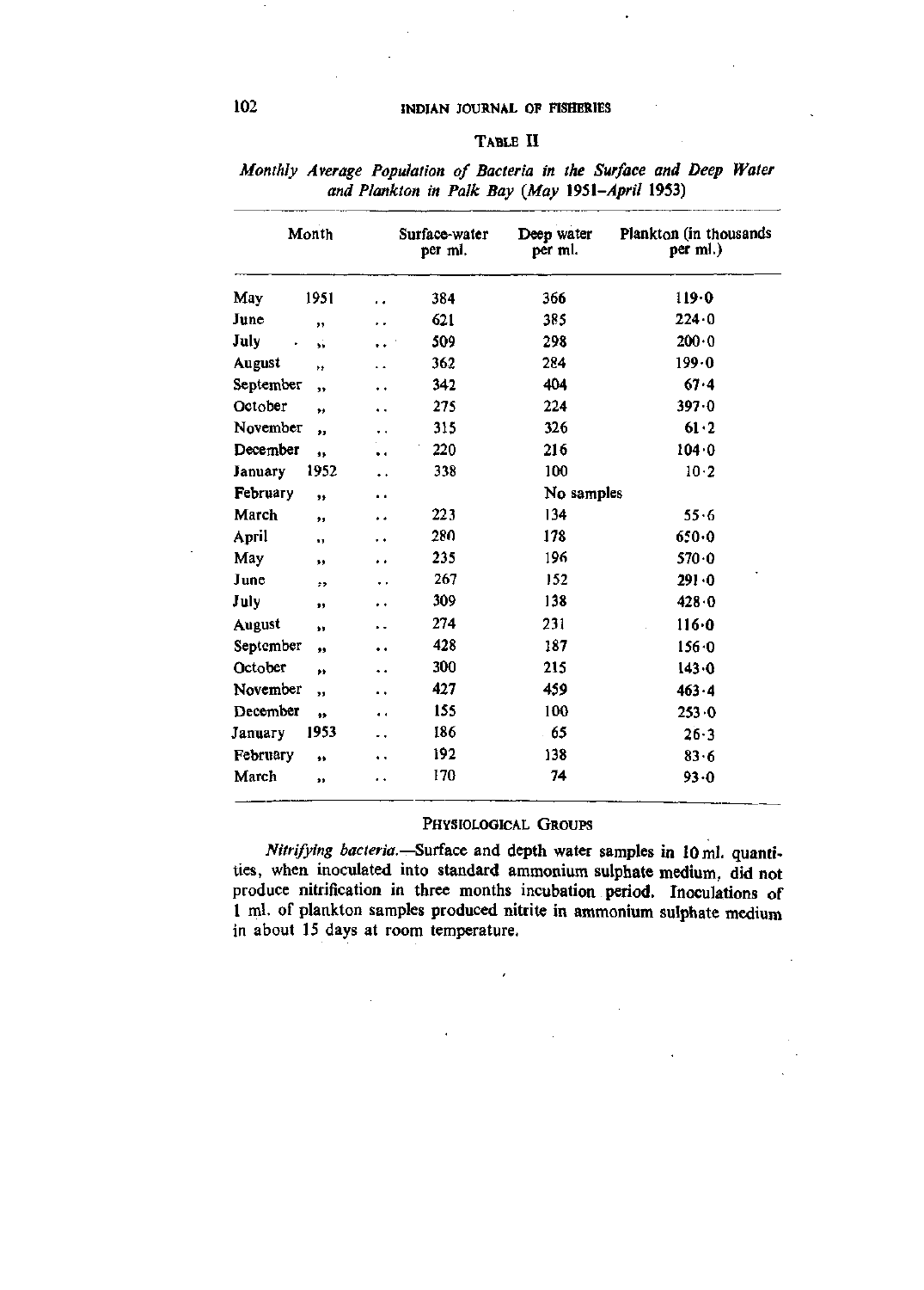$\bar{\mathcal{A}}$ 

l.

## TABLE III

| Bacteria (in thousands<br>per ml. of plankton) | Phytoplankton<br>(cells per ml.) | Zooplankton<br>(animals per ml.) | Date                               |                     |
|------------------------------------------------|----------------------------------|----------------------------------|------------------------------------|---------------------|
| $236 - 0$                                      | 70,060                           | 1,510                            | $21 - 3 - 1952$                    |                     |
| over 1 million<br>$160 - 0$                    | 125,325                          | 676<br>926                       | $26 - 5 - 1952$<br>$30 - 5 - 1952$ |                     |
| over 1 million                                 | 46,816<br>92,624                 | 742                              | $13 - 6 - 1952$                    | High phytoplankton  |
| $208 - 0$                                      | 99,970                           | 1,153                            | 16-6-1952                          |                     |
| 800.0                                          | 277,984                          | 1,288                            | 29-6-1952                          |                     |
| 87.0                                           | 92,228                           | 1,515                            | $1 - 8 - 1952$                     |                     |
| over 1 million                                 | 596,360                          | 14,407                           | $15 - 9 - 1952$                    |                     |
| 312.0                                          | 207,258                          | 504                              | 13 - 9 - 1952                      |                     |
| 25.0                                           | 21,668                           | 884                              | $3 - 11 - 1952$                    |                     |
| 15.80                                          | 46                               | 1,037                            | $24 - 3 - 1952$                    |                     |
| 32.40                                          | 56                               | 3,382                            | 18-4-1952                          |                     |
| 240.0                                          | 60                               | 1,389                            | $2 - 5 - 1952$                     |                     |
| 76.50                                          | nil                              | 3,511                            | $12 - 5 - 1952$                    | High zooplankton    |
| 4.1                                            | 18                               | 3,052                            | $23 - 6 - 1952$                    |                     |
| $32 - 0$                                       | 72                               | 2,112                            | 30- 6-1952                         |                     |
| 29.50                                          | 14                               | 2,335                            | $2 - 7 - 1952$                     |                     |
| 130.0                                          | 6                                | 3,715                            | $19 - 7 - 1952$                    |                     |
| $9 - 20$                                       | nil                              | 2,850                            | $21 - 7 - 1952$                    |                     |
| 228.0                                          | 8                                | 1,386                            | $25 - 8 - 1952$                    |                     |
| 13.0                                           | nil                              | 1,094                            | 29-9-1952                          |                     |
| $5 - 10$                                       | 36                               | 2,381                            | 3-10-1952                          |                     |
| 13.0                                           | 61                               | 131                              | $18 - 1 - 1952$                    |                     |
| $7 - 40$                                       | 10                               | 69                               | 21- 1-1952                         |                     |
| 8.10                                           | 1,720                            | 1,030                            | $10 - 3 - 1952$                    |                     |
| $24 - 70$                                      | 1,172                            | 754                              | $14 - 3 - 1952$                    |                     |
| 10.90                                          | 130                              | 112                              | $21 - 3 - 1952$                    |                     |
| 155.0                                          | 4,462                            | 1,066                            | $19 - 5 - 1952$                    |                     |
| 7.06                                           | 2,374                            | 955                              | $2 - 6 - 1952$                     |                     |
| 18.40                                          | 1,520                            | 2,475                            | 25– 7–1952                         |                     |
| 228.0                                          | 3,048                            | 1,049                            | $28 - 7 - 1952$                    |                     |
| $.25 - 0$                                      | 6,672                            | 1,197                            | $8 - 8 - 1952$                     | Mixed type plankton |
| $30 - 0$<br>87.0                               | 605.                             | 534<br>646                       | $18 - 8 - 1952$<br>$22 - 8 - 1952$ |                     |
| $80 - 0$                                       | 1,271                            | 2,973                            | $12 - 9 - 1952$                    |                     |
| $266 - 0$                                      | 3,208<br>7,185                   | 1,388                            | $19 - 9 - 1952$                    |                     |
|                                                |                                  |                                  |                                    |                     |

*Bacteria in Association with Plankton {Palk Bay)* 

Bottom muds from Palk Bay and the Gulf of Mannar, when inoculated directly into ammonium sulphate medium, produced nitrite in about 10 days. After further incubation for about six weeks the nitrite disappeared and

 $\bar{z}$ 

 $\bullet$ 

 $\mathcal{F}(\mathcal{A})$  .

 $\frac{1}{2}$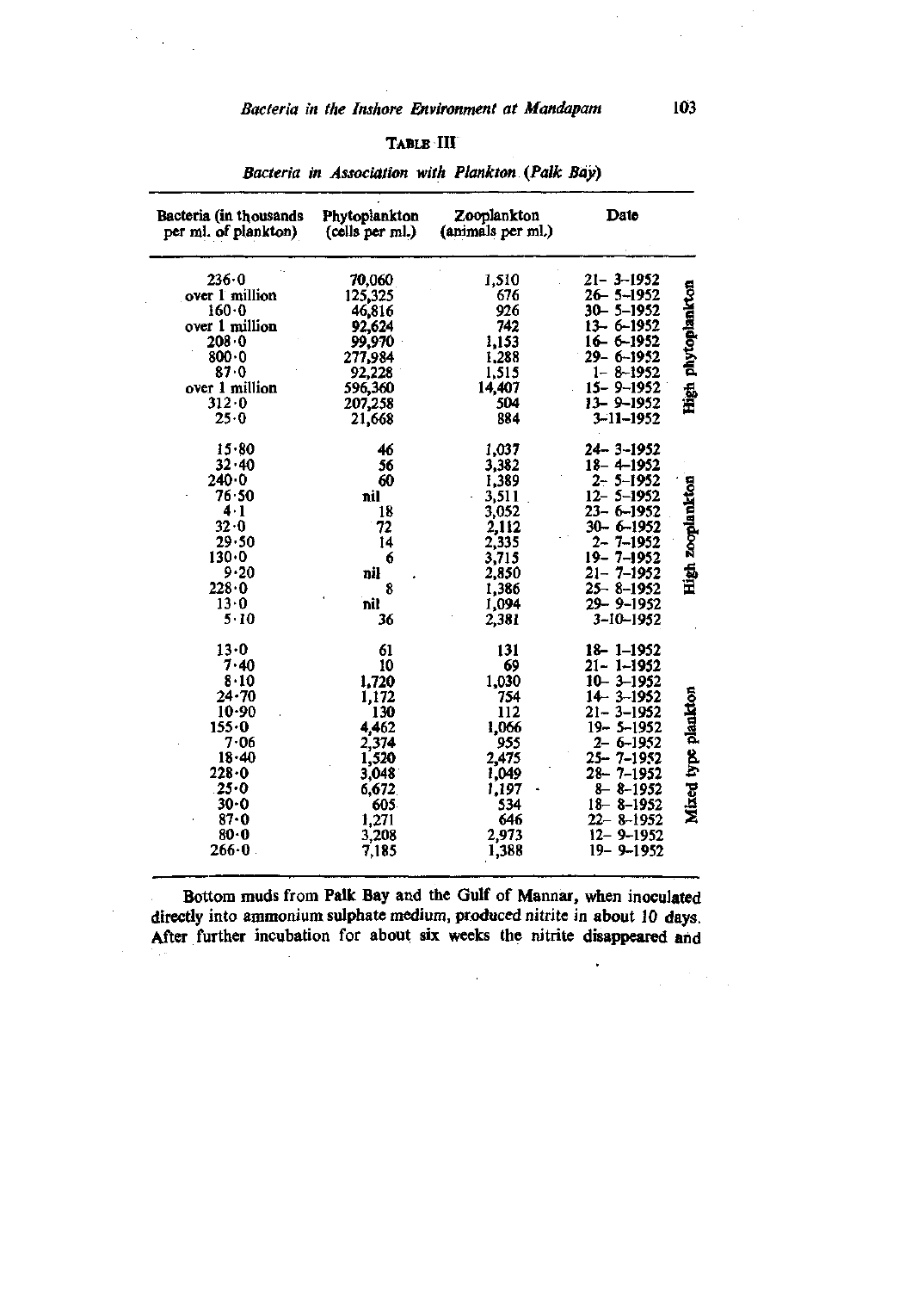| ABLE |  |
|------|--|
|------|--|

| Month     |                      | 1951<br>Bacterial count<br>$(\times 100)$         |                                          | 1952<br>Bacterial count<br>$(\times 100)$ |                                          |  |
|-----------|----------------------|---------------------------------------------------|------------------------------------------|-------------------------------------------|------------------------------------------|--|
|           |                      | Aerobic                                           | Anaerobic                                | Aerobic                                   | Anaerobic                                |  |
| May       | ٠.                   | 707.0<br>48.3                                     | 14.4<br>21.5                             | 151.0<br>70.0                             | 17.5<br>13.1                             |  |
|           |                      | 246.0<br>46.0                                     | 25.0<br>$40 - 0$                         | 77.1                                      | $10-1$                                   |  |
| June      | $\ddot{\phantom{1}}$ | 84.0<br>1,500.0                                   | $\ddot{\phantom{1}}$<br>15.0             | $35 - 0$<br>$37 - 0$                      | 30.0<br>21.0                             |  |
|           |                      | 94.0                                              | 12.6                                     |                                           |                                          |  |
| July      | . .                  | $1,100 \cdot 0$<br>$390 - 0$<br>201.0             | $\ddot{\phantom{1}}$<br>$10 - 0$<br>90.0 | 27.6<br>60.2                              | 12.3<br>19.5                             |  |
| August    | $\ddot{\phantom{1}}$ | 569.0<br>46.9<br>310.0<br>$3,300 \cdot 0$<br>38.5 | 1·0<br>5.4<br>54.0<br>114.0<br>٠.        | 20.3<br>37.0<br>$4,800 \cdot 0$<br>126.0  | . .<br>. .<br>٠.<br>. .                  |  |
| September | ٠.                   | 92.0<br>59.2<br>110.0                             | $14 - 0$<br>20.0<br>15.0                 | 1,100.0<br>67.0<br>15.0                   | 19.8<br>5.9<br>14.0                      |  |
| October   | . .                  | 35.0<br>$200 - 0$                                 | 21.0<br>38.0                             | 46.7<br>45.7<br>29.2                      | 42.8<br>$11 - 0$<br>$\ddot{\phantom{1}}$ |  |
| November  | k.                   | 70.0<br>93.0<br>1,095.0                           | 65.0<br>$17 - 0$<br>312.0                | $57 - 7$<br>31.0<br>38.1                  | 41.0<br>7.2<br>3.9                       |  |
| Docember  | . .                  | 56.0                                              | 44.0                                     | 17.8                                      | ٠,                                       |  |

*Bacterial Counts per g. of Mud (Wet Basis)* 

the presence of nitrate could be detected. Using enriched cultures from the mud sources nitrite was produced in standard ammonium sulphate medium in 8 days, which disappeared after a further period of 10 days. When the enrichment cultures were added to sodium nitrite medium the nitrite disappeared in about 12 days and the presence of nitrate was observed.

 $\ddot{\phantom{0}}$ 

J.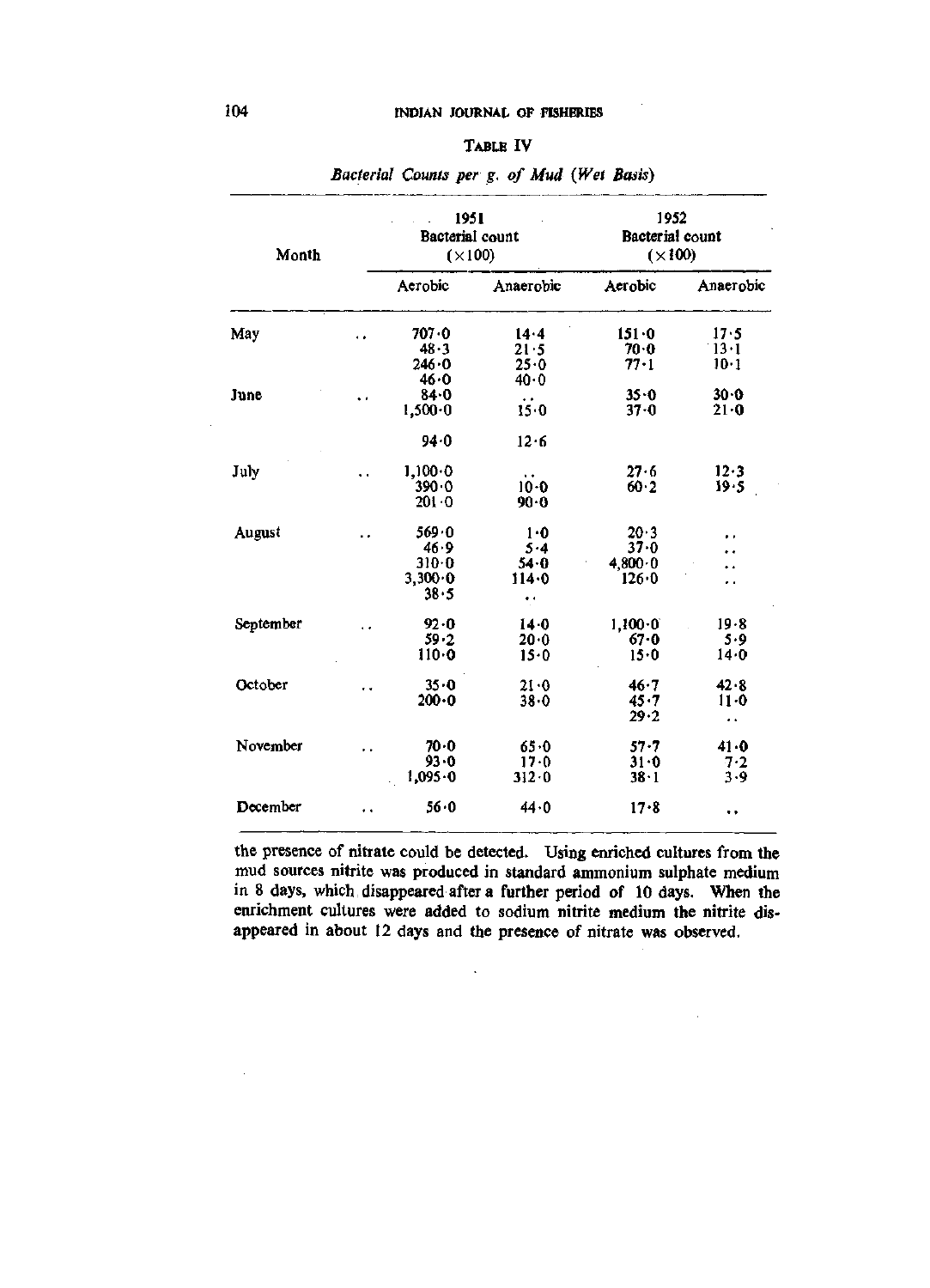## TABLE V

## *Occurrence of Denitrifiers in Sea-Water, Plankton and Mud*  (Positive samples expressed as % of the total samples)

|                                  |          | Surface-water<br>Dilution | Water<br>from<br>near the                                  | Plankton<br>Dilution | Total                     |                            |
|----------------------------------|----------|---------------------------|------------------------------------------------------------|----------------------|---------------------------|----------------------------|
|                                  | 1 ml.    | $1/10$ ml.                | bottom<br>Dilution<br>$-1$ ml.                             |                      | $1/100$ ml. $1/1,000$ ml. | number of<br>samples       |
| Palk Bay<br>$\ddot{\phantom{a}}$ | $52 - 6$ | 19.6                      | 21.0                                                       | 44 - 1               | 22.4                      | 143                        |
| Gulf of Mannar                   | 56.9     | 21.5                      | 40.1                                                       | 56.9                 | 18.5                      | 65                         |
|                                  |          |                           | Muds (Palk Bay)                                            |                      |                           |                            |
|                                  |          |                           | Denitrification positive with inoculations in dilutions of |                      |                           |                            |
| 1/100                            | 1/1,000  |                           | 1/10,000                                                   | 1/100,000            |                           | Total number<br>of samples |
| 71 · 1                           | 48.8     |                           | $33 - 3$                                                   | 11 • 1               |                           | 45                         |

#### NITRATE REDUCERS

Bacteria which reduce nitrate to nitrite were present extensively in the sea-water and mud. They occurred to the extent of 10 to 100 per ml. of seawater, 1,000 to 10,000 per ml. of plankton and 10,000 to 100,000 per g. of mud.

Denitrifying bacteria which reduce nitrate and nitrite to free nitrogen also occurred generally in the inshore environment, but to a- much lesser extent, *i.e.,* 1 to 10 per ml. of sea-water, 100 to 1,000 per ml. of plankton and 1,000 to 10,000 per g. of mud. They were present in over 50% of the surface-water samples and in about 30% of the water samples from near the bottom. Their incidence fluctuated during the year, but showed no marked seasonal trends; however, some increase in their incidence appeared towards the end of February after a period of comparative paucity during each of the three years. During some periods extending up to six weeks denitrifying bacteria were absent in the sea-water and plankton. No periodicity was observed in the case of their disappearance also. A number of strains of denitrifying bacteria were isolated from sea-water and mud; all were

 $\mathcal{D}_{\text{G}}$  ,  $\mathcal{D}_{\text{G}}$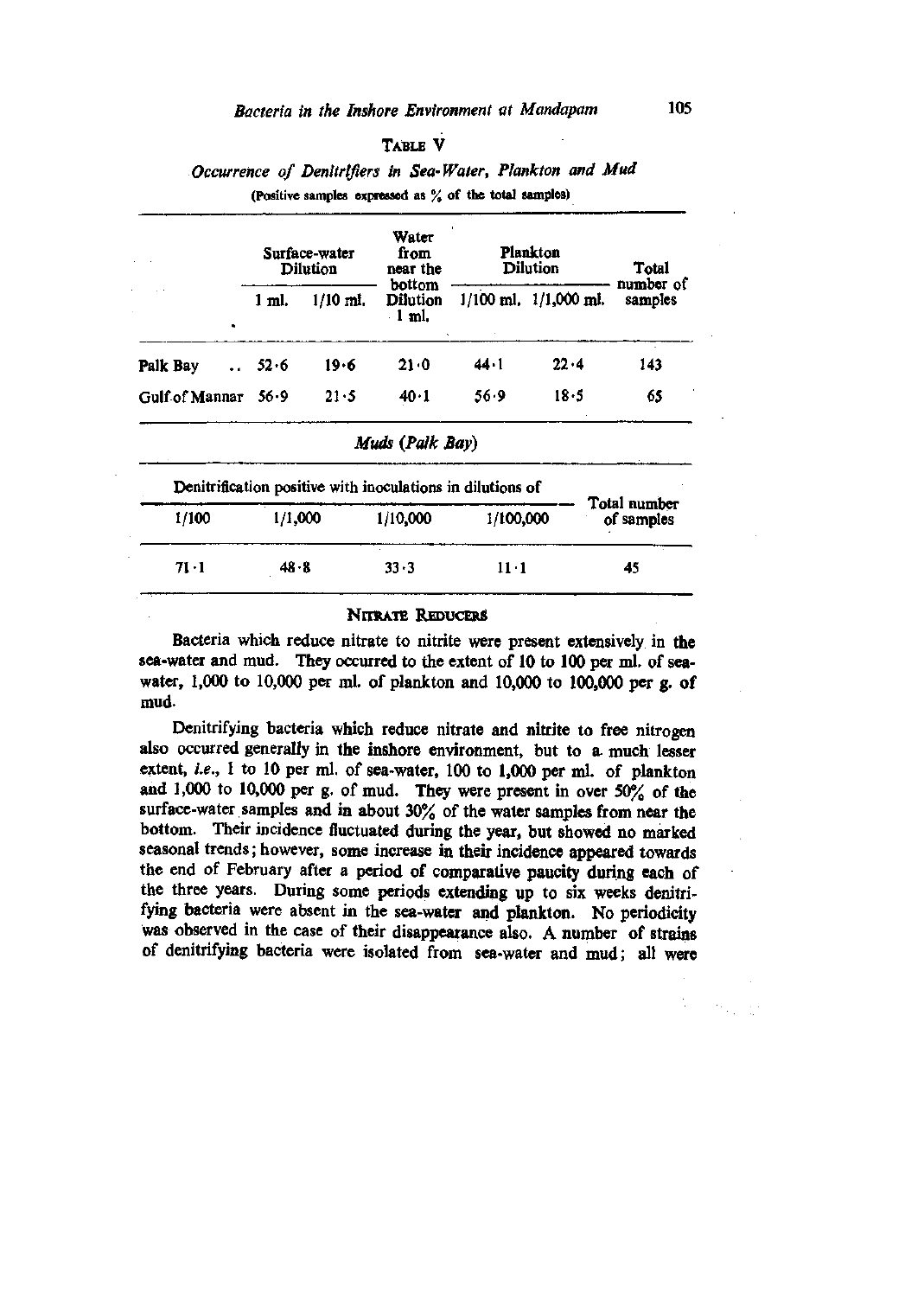gram negative non-sporing motile rods with polar flagellation. In media containing sodium nitrate and calcium acetate, these bacteria precipitated calcium carbonate accompanied by denitrification. The denitrifiers could grow in sea-water enriched with algee alone as the source of energy and reduced nitrate to free nitrogen.

*Nitrogen fixers.*—Using sea-water enriched with mannitol, bacteria of the *Cl. pastorianum* type were found generally occurring in the mud and sea-water. Occasionally typical azotobacter cells were found in the pellicle usually present on the mannitol medium.

*Sulphate reducers.*—The nitrogen-deficient mannitol medium when inoculated with mud or plankton was often found to be blackened owing to the formation of  $H<sub>2</sub>S$ . Enrichment cultures were obtained from this source and these were found to produce  $H<sub>2</sub>S$  in synthetic media containing sulphate alone as the source of sulphur. The enrichment cultures showed the presence of small, gram negative curved rods as the dominant organisms.

*Agar digesters.*—^Agar digesters occurred normally in the inshore en-, vironment as found by the appearance of softened areas of the agar on flooding the counting plates with iodine, and also by the presence of depressed colonies on the agar. Those which produced depressions liquefied agar very rapidly; these were morphologically distinct in being elongated  $(0.6 \times 10 \,\mu)$  rods. These were common in the Palk Bay samples, but rare in the Gulf of Mannar waters. Their existence is probably associated with the relatively richer phytoplankton in the former environment.

*Luminous bacteria.*—Luminous colonies were usually present on agar plates inoculated with sea-water and plankton, occurring to the extent of 5 to 8%. They were more common in the surface-water than in the depth samples. Mud inoculated plates showed luminous colonies only infrequently,

#### **COLIFORMS**

The incidence of coliforms was examined by the Most Probable Number method. They were present in fairly large numbers (50 to 100 per 100 c.c.) up to a distance of about 400 yds. from the shore, but were generally absent in the usual sea-water samples collected two miles off the shore. Coliforms were not found in any of the depth water samples examined. On the occasions when coliforms were found in the surface-water samples the total bacterial count of the water was significantly high, indicating chance pollution probably of local character. These observations stress the probability of an adventitious occurrence of coliform in the sea-water.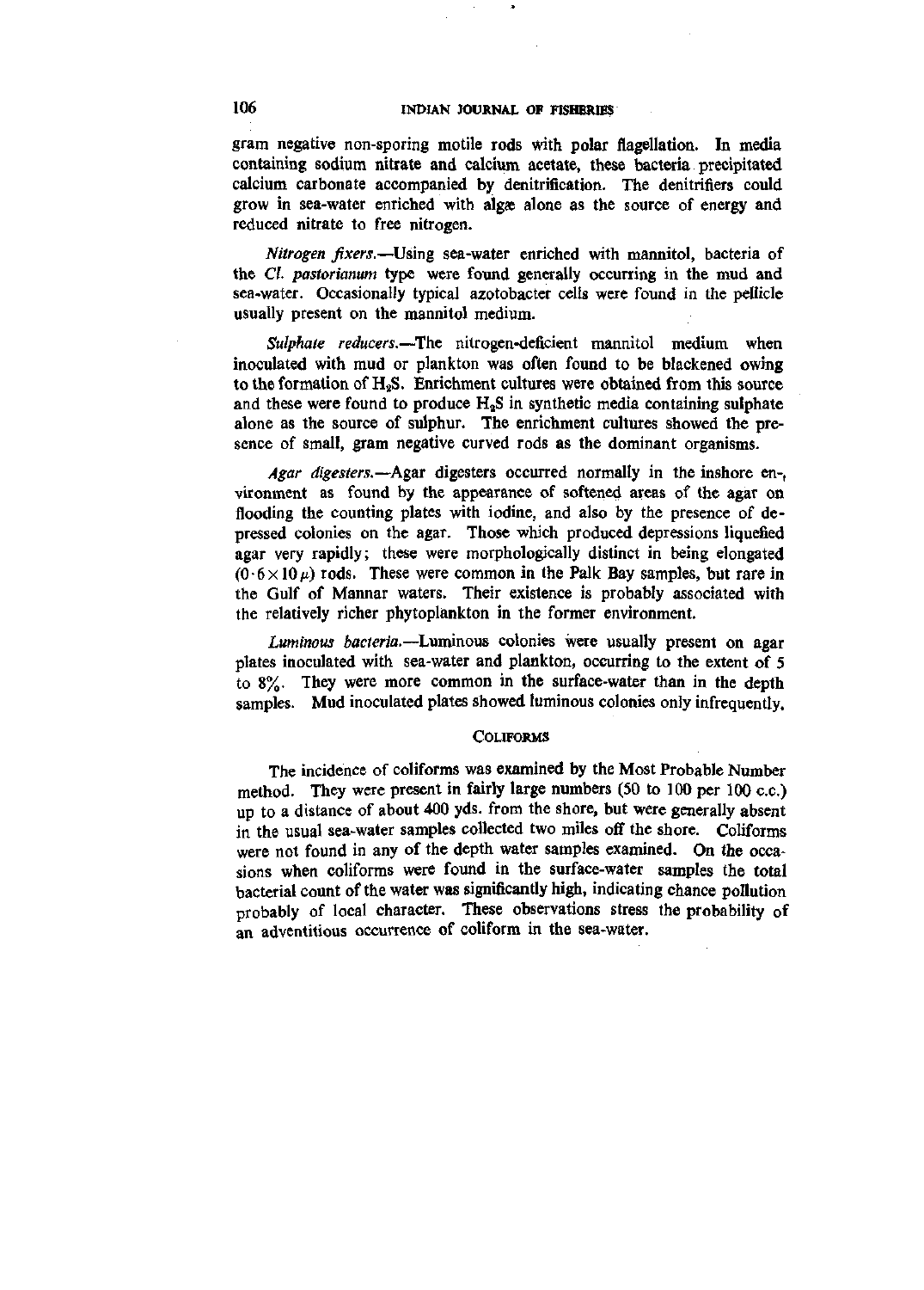## *Bacteria in the Inshore Environment at Mandapam* 107

#### BACTERIAL FLORA OF THE ENVIRONMENT (QUALITATIVE)

The colonies appearing on the sea-water agar plates used for bacterial counts were mostly smooth, moist, shining often with bluish iridescence, and varied greatly in opacity. A greater variety of pigmented colonies was found in the surface-water plates compared to the plates inoculated with water from near the bottom. Pigmented colonies were very rare on mud inoculated plates.

Over fifty strains, from colonies of various types noticed frequently during the quantitative work, were isolated. The majority of the strains were achromic, nonsporing, gram negative, motile rods with polar flagellation. A few *Bacillus, Micrococcus* and *Sarcina* spp. were isolated. The chromogens produced yellow, orange, red, pink, violet, flesh coloured and dark pigments. Two *Nocardia* spp. and one black pigment producing yeast-like organism were also isolated.

All the strains were aerobic. Some could grow in fresh-water media in which their growth was poor compared to that in sea-water media. The gram positive types, *i.e., Bacillus, Micrococcus* and *Sarcina* spp. showed luxuriant growth on fresh-water nutrient agar compared to sea-water agar. AH the strains showed better growth at room temperature than at either 37° C. or at  $2^{\circ}$  to  $5^{\circ}$  C. Very few showed visible growth near  $0^{\circ}$  C. during 4 weeks' incubation. 80  $\%$  of the isolates reduced nitrate to nitrite, 66 $\%$ liquified gelatin, 68% peptonised milk, and 56% produced acid from dextrose and other sugars. Gas was not produced from dextrose or other carbohydrates by any of the strains. The chromogenic strains were particularly weak in saccharolytic activity. Starch was hydrolysed by a large number of the strains. A few produced indol.

### **DISCUSSION**

Very large numbers of bacteria are associated with plankton and muds in the inshore environment while few are present in the sea-water. The bacterial population of the sea-water appears to be fairly constant numerically and is comparable to the bacterial population found in the sea-water at La Jolla, California, by Zobell (1946), and in the Australian coastal waters by Wood (1953). Trends in the bacterial counts of the sea-water during three successive years in the Gulf of Mannar station are similar and are probably of seasonal character.'

Quantitative and qualitative bacteriological differences were observed in water from the surface and from near the bottom. The lower bacterial population of the water from depth is probably due to adsorption of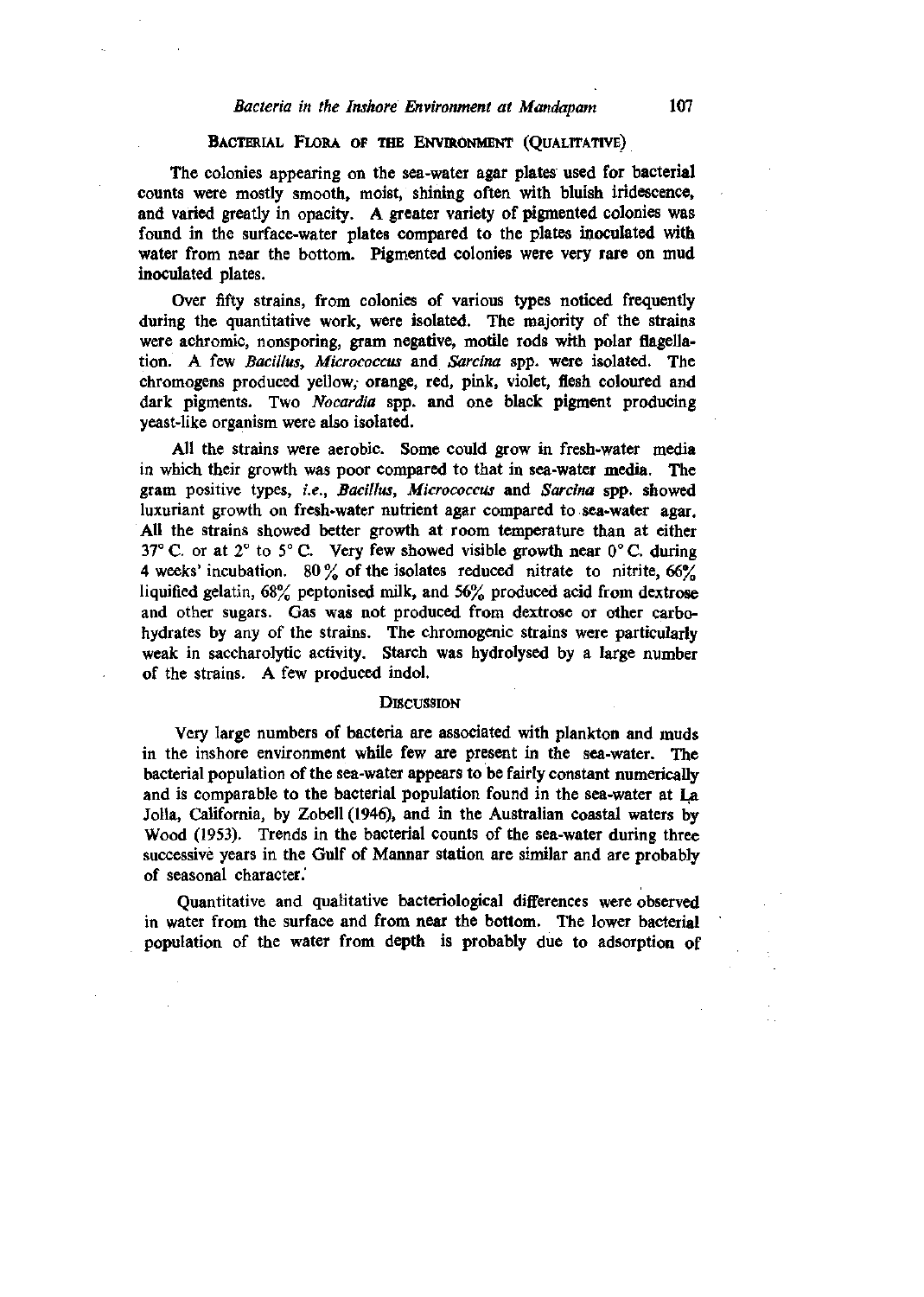bacteria by the muds. Qualitative differences such as the paucity of chromogens and denitrifiers, and the absence of coliforms in the depth samples as compared to the surface-water, are presumably due to ecological differences. The paucity of chromogenic bacteria in water from depth appears to be common to the aquatic environment, since Taylor (1942) noticed similar distribution of chromogens in fresh-water lakes.

There appears to be no relation between the temperature and bacterial population in the sea-water (Fig. 1). Wood (1953) recorded higher counts during the winter months than in the summer months, but he considers the inverse relation to be more apparent than real, since extraneous factors such as rainfall might be significant. The author (1950) recorded higher bacterial counts in the surface sea-water off Madras during periods of rainfall. However, in the Mandapam area, where most of the rainfall occurs in the short north-east monsoon season, no significant increase in the bacterial population of the sea-water during the rainy season was observed.

Association of bacteria in large numbers with plankton, particularly phytoplankton, has been noticed. The vertical distribution of diatoms and bacteria in the sea-water has been observed to be parallel by Zobell (1942). According to Waksman *et al.* (1933 *a* and 1937) no direct quantitative relation between bacteria and diatoms exists, though the living as well as the dead diatoms serve as substrata to grow on; bacterial maxima may therefore follow the diatom maxima in an environment. Such a sequence is seen in Fig. 6 (May to December 1951, Palk Bay). During this period



Fio. 6. Bacteria and Phytoplankton. (Palk Bay, May 1951-December 1951). plankton: Continuous line. Bacteria: Broken line. Phyto-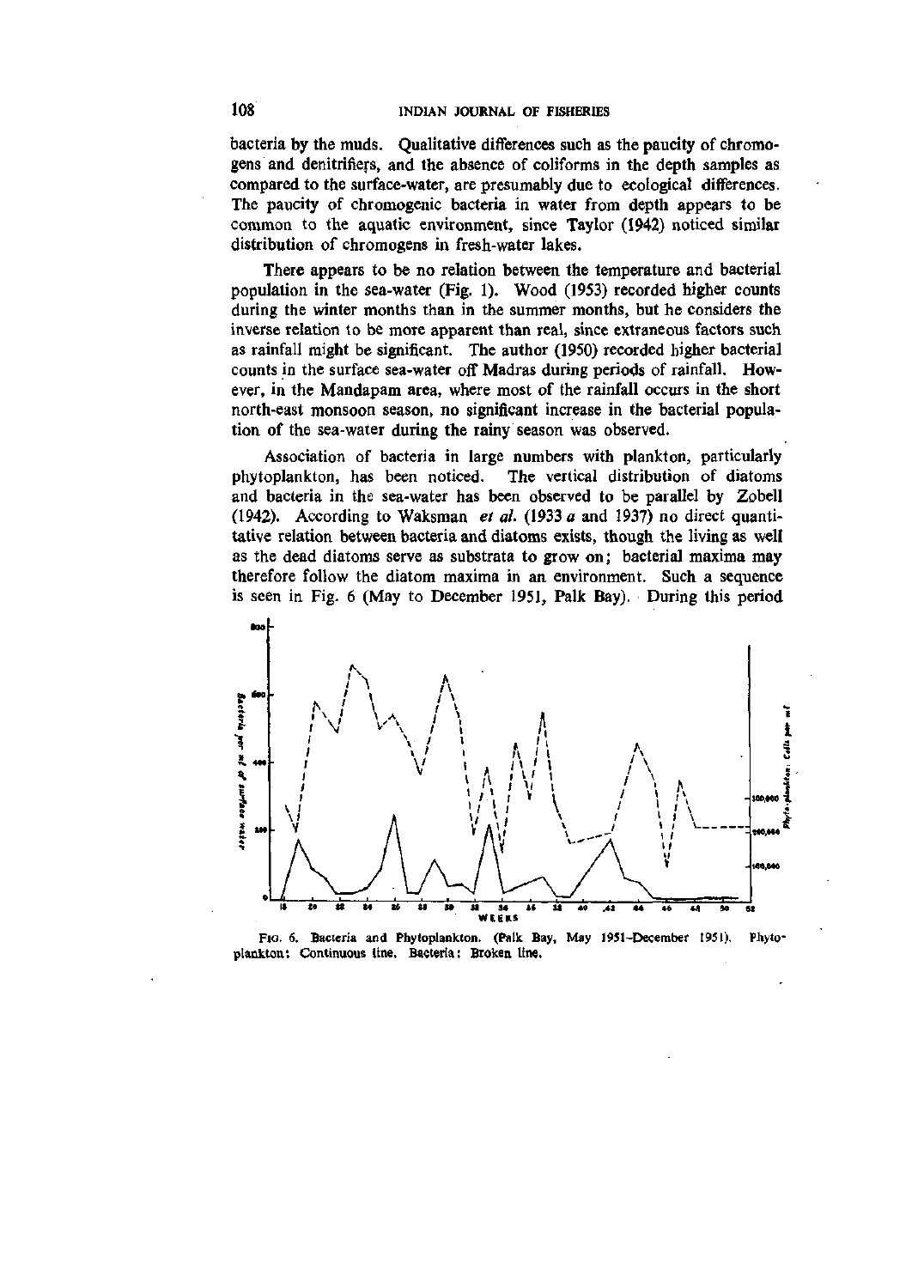#### *Bacteria in the Inshore Environment at Mandapam* 109

the magnitude of phytoplankton piresent was high. The time interval between any two successive diatom or bacterial peaks is seen to be almost the same, *i.e.*, seven to eight weeks. Brandt *et al.* (1937), in their experiments *in vitro* on the degradation of plankton to ammonia and the regeneration of nitrite and nitrate, found the formation of nitrite to take place in about seven weeks. It would be interesting to associate this interval of time with the process of regeneration of the nutrients through the degradation of plankton in the sea, though any inference on present evidence alone is not permissible. It is possible that the relation between bacteria and diatoms would be noticeable only under very favourable conditions such as the prevalence of a high plankton level along with the negligible influence of extraneous factors.

In this investigation no periodic fluctuations or decided trends in the bacterial population of the muds were observed. Since the source of food for the mud bacteria is the plant and animal residues that sink down from the overlying waters, variation in the plankton abundance would be expected to influence the level of available nutrition and consequently the bacterial population of the mud. The prevalence of lower bacterial population during 1952 as compared to that in 1951 is possibly attributable to a lesser standing crop of plankton during 1952. According to Wood (1953) direct microscopic counts are more representative than plate counts in the case of the muds. This might account for the absence of decided trends in the mud bacterial population during the present work. The fact that anaerobic counts were often lower than the corresponding aerobic counts emphasises the aerobic nature of the majority of the bacteria in the muds. Wood (1953) found no difference in the anaerobic and aerobic counts of the muds he examined, and according to him there are very few obligate anaerobes in the mud from near the surface.

The presence, in association with plankton, of bacteria which oxidise ammonia to nitrite, in the muds, of bacteria which oxidise ammonia to nitrite and to nitrate, and of denitrifiers, sulphate reducers and agar digesters in the sea-water, mud and plankton, has been shown in the present studies on the inshore environments. These bacteria were found in other marine environments by previous workers (Waksman *et al,* 1933 a and *b);* Carey, 1938). According to the present consensus of opinion loss of combined nitrogen from the sea through bacterial denitrification is not significant. Certain features of the environment under present investigation, *i.e.,* shallow waters such as would permit the accumulation of undegraded plant and animal residues at the bottom and the tropical temperature, appear likely to favour the denitrification process.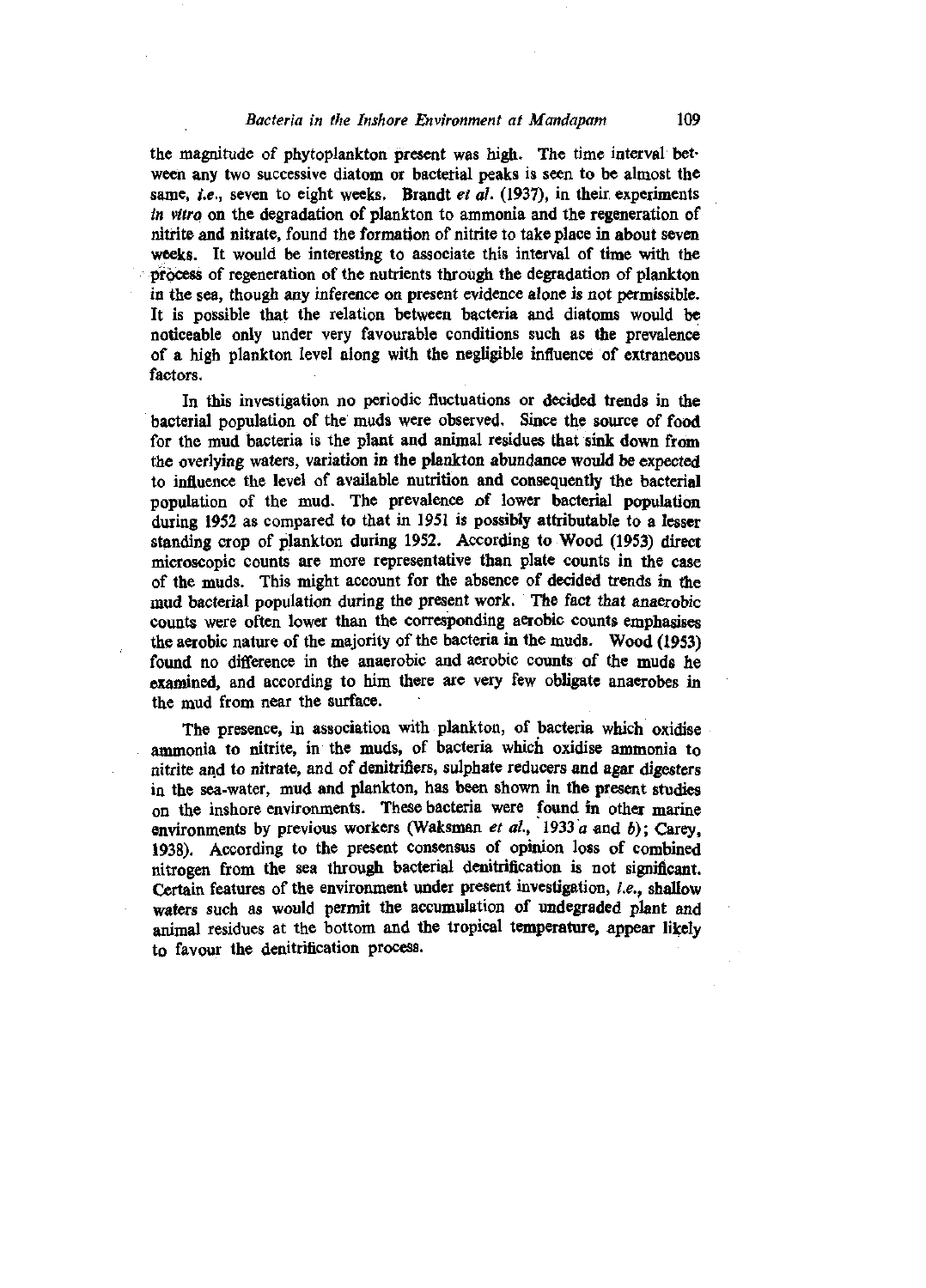Though the quantitative significance of the bacterial processes involving the transformation of the nitrogen compounds etc. in the sea cannot be assessed in the light of present knowledge, the presence and wide distribution of these bacteria in the marine environment is *per se* significant. On purely quantitative considerations the overall significance of bacteria in the marine environment would itself appear to be doubtful, in view of the paucity of their numbers in the sea-water. Wood (1950) has suggested, as a hypothesis, two possible ways in which a relatively small bacterial population could effect chemical changes out of all proportion to its magnitude in the sea:

(i) Bacteria may produce non-specific organic or inorganic catalysts and these may be adsorbed by particles in the sea. These would be cumulative and not related to the actual population of living bacteria.

(ii) Bacteria may produce conditions in the sea favouring certain reactions and these reactions may be catalysed by substances present in the substrate.

Qualitatively the bacterial flora found here resembles to some extent the flora from the environs of La Jolla, California, described by Zobell *et al.* (Zobell and Feltham, 1934; Zobell and Upham, 1944) as well as the Australian sea-water flora described by Wood (1953). The preponderance of non-sporing, gram negative motile rods is common; so also is the absence of bacteria producing gas from sugars and the paucity of gram positive organisms. Wood (1953) found micrococci to be next in abundance to the gram negative rods in the sea-water. Micrococci are relatively rare in the Mandapam environment. The gram positive non-sporing rods classified by Wood (1953) as *Corynebacteria* and found by him to be abundant in estuarine muds and to some extent in the sea-water, were not encountered in the present investigation. The chromogenic flora found here is very similar to that described by Zobell and Feltham. Though it was not possible to observe the flagellation of all the motile strains isolated, all those non-sporing motile rods, which were successfully stained, showed polar flagellation. Wood has remarked on the rare occurrence of peritrichous flagellation in his nonsporing strains. Zobell and Upham also found polar flagellation to be more general in their sixty isolates.

The use of comparable procedures in the investigations by Zobell, Wood and the author renders possible a comparison between their findings. The heterotrophic bacterial flora of the inshore environment does not differ markedly from the other marine environments, qualitatively or quantitatively.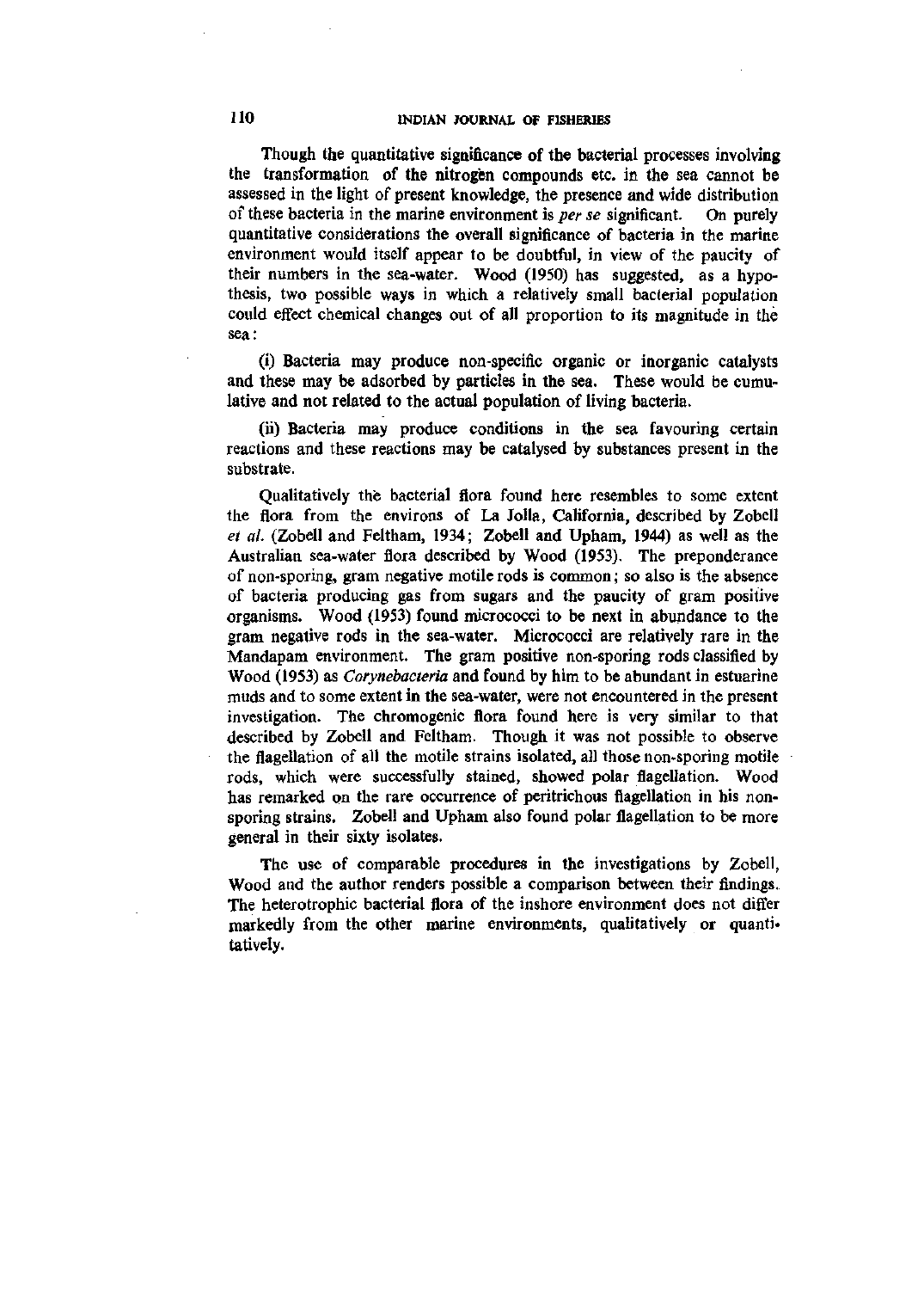### **SUMMARY**

The quantitative distribution of bacteria in the sea-water, in association with plankton, and in the bottom muds of the Palk Bay and the Gulf of Mannar at Mandapam, at a distance of two miles from the shore was investigated during a four-year period (1950-53). Bacteria were present in the sea-water to the extent of a few hundreds per ml., determined by plate counts on sea-water agar; they were more numerous in the water from the surface than from near the bottom. Bacteria were present associated with plankton in large numbers, ranging from a few thousands to over 500,000 per ml. of plankton, and appear to be influenced numerically by the nature of the plankton. Plate counts of the muds ranged from a few thousands to over a million per g. (wet basis). Anaerobic counts were often less than the aerobic counts.

Numerical changes in the sea-water bacterial population showed trends which are probably seasonal. The presence of nitrifying, denitrifying, nitrogen fixing, agar digesting and sulphate reducing bacteria in the seawater and/or muds is reported. Gram negative non-sporing motile rods predominated in the bacterial flora. The normally occurring heterotrophic bacterial flora of the environment is briefly described.

### ACKNOWLEDGEMENT

The author is indebted to Dr. R. Raghu Prasad, Marine Biologist, of this Station for kindly permitting the citation in this paper of relevant data on plankton collected by him and to Dr. N. K. Panikkar for his valuable suggestions in the preparation of this paper.

#### **REFERENCES**

| The experimental decomposition and regeneration of nitrogenous<br>organic matter in sea-water. Biol. Bull., 72, 165-75.                                                   |
|---------------------------------------------------------------------------------------------------------------------------------------------------------------------------|
| The occurrence and distribution of nitrifying bacteria in the<br>sea, Jour. Mar. Res., 1, 291.                                                                            |
| Bacteriology of fresh-water. III. The types of bacteria present<br>in lakes and streams and their relationship to the bacterial<br>flora of soil. Jour, Hyg., 42, 284-96. |
| Examination of Waters and Water Supplies. 6th Edition,<br>(Revised by E. W. Taylor), p. 171.                                                                              |
| Bacteriological survey of sea-water from the coast of Madras<br>City (Bay of Bengal), Proc. Ind. Acad. Sci., 32, 80-86.                                                   |
| Studies on the biology and chemistry of the Gulf of Maine.<br>III. Bacteriological investigations of the sea-water and<br>marine bottoms, <i>Biol. Bull.</i> , 64, 183.   |
|                                                                                                                                                                           |